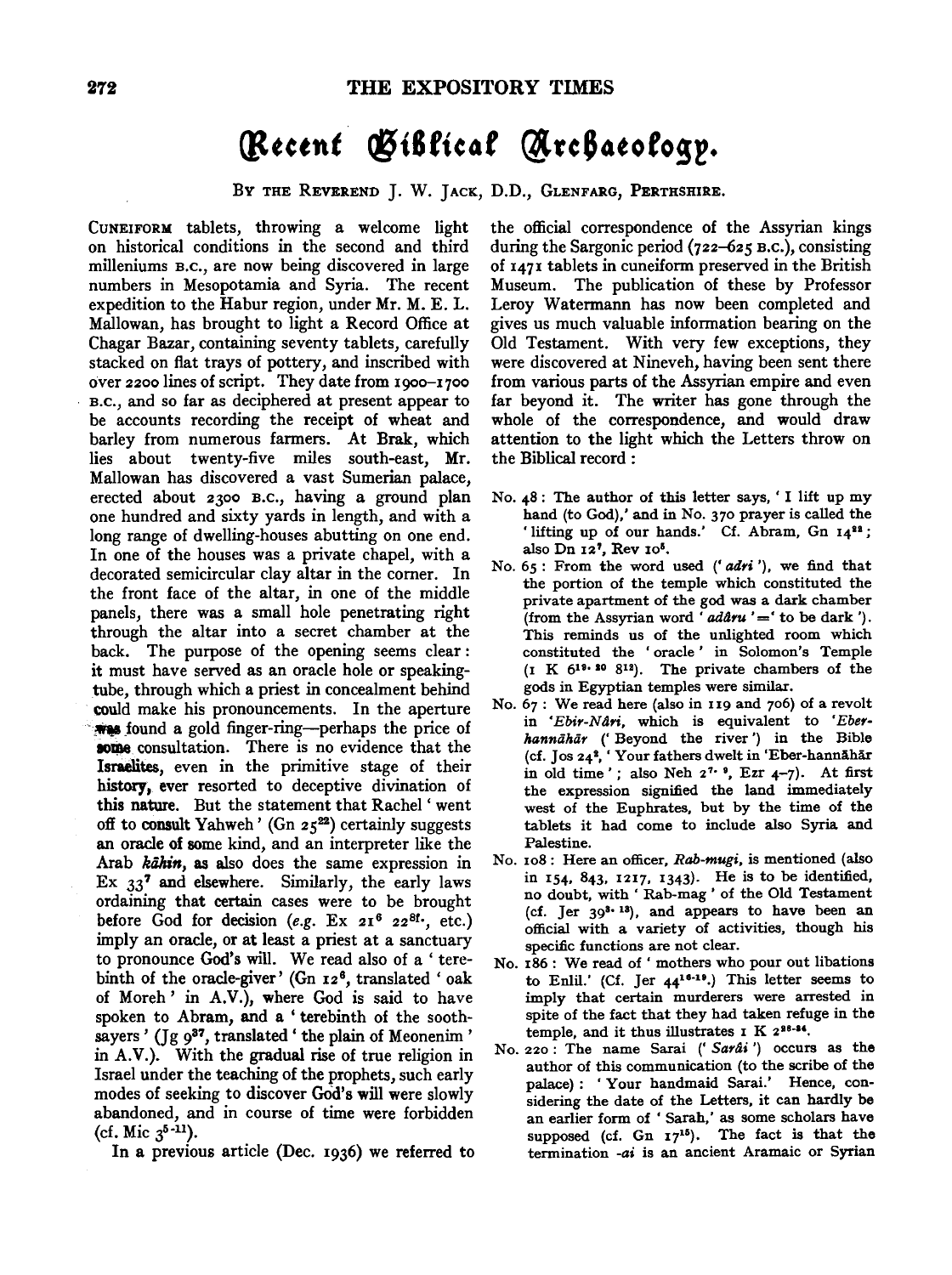feminine (found also in Arabic and some cognate languages), while- $a(h)$  is, the equivalent Hebrew one.

- No. 255: Hammurabi (the king) is twice mentioned here as *A mmurapi,* which appears to have been the Assyrian pronunciation of the name, theJformer being the Amorite. This leads to the identification of Hammurabi with Amraphel of Gn  $14<sup>1</sup>$ , for *bi =Pil* or ' *phel* • in the cuneiform.
- No. 286: The name *Marduka* occurs (also in<sup>\*</sup>1456). Cf. Mordecai (Ezr 2<sup>2</sup>, etc.).
- No. 353 : Here we find the title *Rab-snaki* (also in 1451). proving the existence of an official with this designation, and hence confirming  $2 K 1817$ , etc. His office was probably of a diplomatic and military nature.
- No. 404 : Here ' eyestones' or ' stones with eyes' are mentioned (cf. Zec 3•).
- No. 599: The name *Abirame* occurs as that of a singer in Urzuhina. It is found in the Old Testament (cf. Nu  $16^{1.13}$ , I K  $16^{34}$ , etc.), and corresponds to the Biblical Abram. In the other form, "Abraham,' the *h* appears to have developed from the long vowel ā.
- No. 632: Mention is made of tribute from Judah (probably during Manasseh's reign), of which the Book of Kings  $(z K 21)$  and the Book of Chronicles (2 Ch 33) give no hint.
- No. 633: Here we read of *Halbisnu,*  the Samaritan,' who lived in Gozan (cf. 2 K  $17<sup>6</sup>$ ), and of other individuals bearing Israelite names *(Paltian* and *Neriah,* which have Yahweh terminations). In No. 1009 we have also mention made of Samaritans *(Samirnai)* serving in the Assyrian army. The reference in these cases must be to the members of the Israelitish captivity of  $722$  B.C. (2 K 17<sup>6</sup>). In No. 1201 we read of tribute grain received from the Samaritans, but here the correspondent evidently means the mixed population settled in Samaria after the deportation (2 K  $17<sup>24</sup>$ ).
- No. 77I: Here we find the words' the plant of life he (the king) has put to our nostrils.' Cf. Ezk 817, a text hitherto obscure.
- No. 1041: This letter speaks of messengers sent to Judah *(Bit-Iaudi,* 'House of Judah '). The reference may be to the incident in Is 39, where we read of Merodach-baladan sending a message to King Hezekiah.

The whole of the tablets bear eloquent witness to a far-seeing systematic effort to keep cities, provinces, and even the remotest outposts in vital touch with the capital. As most of them called for replies, thousands of important texts must still be buried in the rubbish heaps of ancient Assyria.

The excavations at Lachish (now under the -control of Mr. Lankester Harding since the lamented death of Mr. J. L. Starkey) have shown that the city experienced a widespread conflagration in the latter part of the thirteenth century B.c. This conelusion is evident from the large amount of ashes and burnt remains in this layer, combined with the fact that many pieces of imported Mycenæan vases and Ægean incised ware, as well as a scarab of Rameses  $II.$  (1301–1234 B.C.), were found there. It seems possible to reach a more precise date for the conflagration from the bowl (in twenty-five fragments, now put together), the discovery of which we mentioned in a previous article, and which is inscribed on both sides in Egyptian hieratics. The text is very imperfect, but relates to deliveries of wheat, evidently for tax purposes, and bears three dates all in the fourth year of some Pharaoh. As the fragments were found in the burnt layer, the conflagration must have taken place that year or shortly after. It is clear that the Pharaoh in question could not be Rameses 11. (for, as Albright has pointed out, the city was certainly not destroyed at the beginning of this monarch's reign of sixtyseven years), but must be one of his successors. All the facts seem to point to his immediate successor, Merenptah (1234-1224 B.c.). According to this Pharaoh!s triumph stele, he invaded Palestine in his fourth or fifth year (1230 or 1229 B.c.), when he ' destroyed Israel,' took Gezer and other cities, and reduced 'Kharu' *(i.e.* the southern parts) to submission. Was the destruction of Lachish at this time due to his campaign ? We know that Gezer and Lachish were closely associated in government as well as in art and culture, and the devastation of the former would naturally involve the latter. At all events, Lachish was in Kharu, and would probably be included in the invasion. It is not unlikely, indeed, that the destruction of other cities also (cf. Debir, *e.g.),* which seems to have occurred towards the end of the thirteenth century, was the result of this Pharaoh's ruthless campaign. According to some archaeologists, it was caused by the Israelite entry or Conquest, which they are inclined to place at this later date on the ground that such cities show no material traces of Israelite settlement earlier than this. But if there be no such recognizable traces before Merenptah's timeand this, to say the least, is very doubtful-due regard must be had to the slow process of assimilation that went on. The Israelites, who had only been used to a nomadic or pastoral existence, could not adopt city life or ways within a single generation, but, like all desert tribes under similar circumstances, required one or two centuries to make any effective settlement in the land, especially in some centres where Canaanite or Egyptian influences were strong. This is evident from the pottery alone, which did not assume a distinctively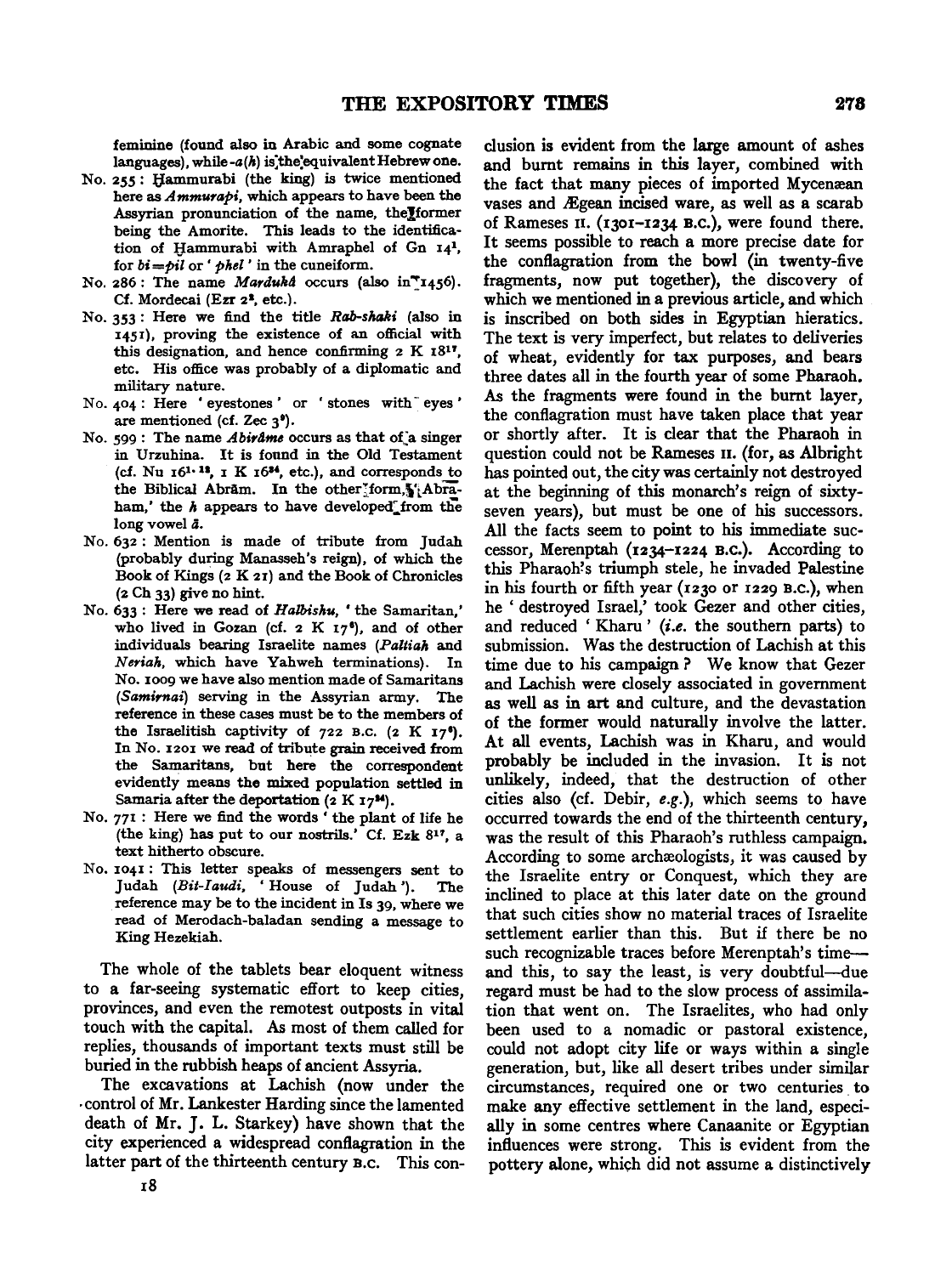Hebrew type until the time of David and Solomon. Moreover, Merenptah's invasion was no mere idle boast. As early as his third year, we find (according to Papyrus Anastasi Ill.) a well, a fortress, and a city in Palestine all named after him ; and that the subjugation of Gezer must have caused him considerable trouble, and perhaps a siege, is apparent from his subsequent title, 'The Binder of Gezer.' No record of his campaign, it is true, remains in the Biblical record, but it must be remembered that there is no mention there of other historical events, even greater, such as the invasion of Palestine by the ' Sea Peoples,' the occupation of the Shephelah by the Philistines, or the burning of Gezer in Solomon's time.

The excavations which were begun over a year ago by Mr. P. L. 0. Guy at *Tell Kudadi,* near the mouth of the Auja or Yarkon river, two or three miles north of Jaffa, are being continued by Dr. E. L. Sukenik, of the Hebrew University, Jerusalem. The *tell* measures some fifty by twenty-five metres, is about nine metres high, and at the present day has on it a lighthouse and a small war memorial. 'It is the most interesting small site I have visited,' says Mr. Guy. The opening-up of it may add an important contribution to Old Testament study, for not only did the boundary of the tribe of Dan pass near here (Jos  $19^{46}$ ), but it was probably to this very spot that the wood for the building of the First and Second Temples was brought from Tyre and Sidon (cf. 1 K  $5^9$ , Ezr  $3^7$ ). The neighbouring haven of Joppa was a dangerous one owing to low sunken rocks, and it was often impossible to approach it, whereas here floats were able to come with ease close up to the bank. The remains of a building, evidently a fortress, containing a number of rooms, have been unearthed. The walls, which were of dressed sandstone, still stand about four and a half metres high, and appear to have been surmounted by a tower. According to the potsherds, the structure dates from about 1ooo B.c. As there are walls running in various directions, showing different types of masonry, as well as indications of two conflagrations, the place must have undergone successive changes in the course of time. Further reports will no doubt give us more definite information.

Dr. Nelson Glueck, who has been making explorations recently in the land of Ammon, has been able to fix the northern boundary of the Nabatrean kingdom. Judging from the sherds found on the surface, he is of opinion that a line drawn from about the north end of the Dead Sea, and running east through Mideba to the desert, would mark

the boundary here. North of this lay the Ammonite kingdom, whose territory was one of the richest in Transjordan. Here he has examined many of the strongly built circular towers or fortresses, with which the land is dotted. These towers have immense walls composed of great flint blocks, and some of them adjoin rectangular structures built in the same massive style. At some places there are several of these complexes grouped together, but there does not seem to have been any outer city-wall surrounding any of the groups, nor are such walls to be found on most of the Ammonite sites. In the past, investigators have assigned these buildings variously to the Megalithic, late Neolithic, Chalcolithic, and Early Bronze periods, but Dr. Glueck, on the basis of the pottery found, places their erection in the Early Iron Age  $(1200$ noo B.c.), and regards the Ammonite civilization at this period as an advanced one, with a flourishing state and an intensive system of agriculture. Probably Dr. Glueck's dating will not be considered as final by all archæologists, seeing that more than surface exploration is required to reach certainty. Many sherds get removed in course of time, others are buried deep, others are worn to dust through centuries of ploughing, while all traces of others are cleared away by successive building on the same sites.

Large numbers of 'toggle-pins' (so-called) have been dug up in the course of time in Palestine and neighbouring regions. These are long thick pins (made of bronze, bone, silver, gold, or other material), having a round hole through them some distance from the top or even quite near the middle. Though not mentioned in the Bible, such pins must have been common among the early Hebrews. Recently Mr. E. Henschel-Simon has made researches into the use and origin of them. He comes to the conclusion that they were not hairpins, as some archæologists suggest, but that with a few exceptions-such as the Mesopotamian ones, which were possibly used as a kind of stiletto-they were intended for fastening garments. A string was kept tied to the hole, and after insertion of the pin through both edges of the garment, the string was wound several times round the two projecting ends, so as to keep the pin in position. The earliest specimens, he finds, come from Mesopotamia (Ur and Kish) as early as *c.* 34oo-3xoo B.C. Considerable numbers, dating about five hundred years later, have been found in northern Mesopotamia, especially at Tepe Gawra and Tepe Giyan, and others of still later time in Palestine and various countries surrounding the Mediterranean. All the pre-Hyksos